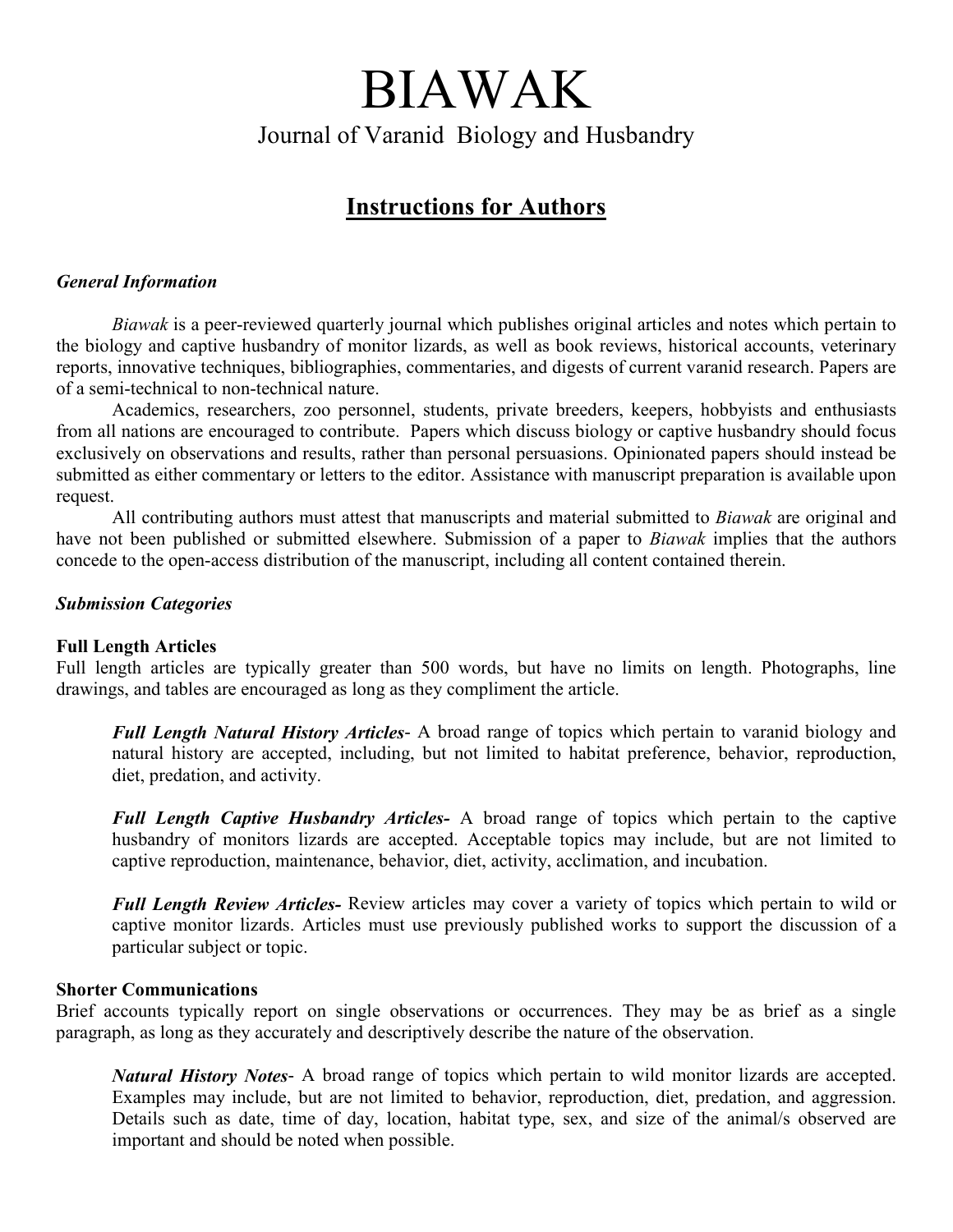Geographic Distribution Notes- Reports which document the geographical occurrence of Varanus species are accepted, and need not be range extensions of currently recognized distributions. All geographical accounts must report precise locality data, and latitudinal and longitudinal coordinates when possible. Notes should include the date, time of day, a description of the habitat, and a description of the animal/s behavior at the time of observation.

Captive Husbandry Notes- A broad range of topics which pertain to the captive husbandry of monitor lizards are accepted. Examples may include, but are not limited to behavior, diet, reproduction, and aggression. A brief description of the husbandry and conditions offered may be necessary to accurately describe the nature of the observation.

# Additional Topics

**Book Reviews-** Reviews of *Varanus*-related books are accepted. Reviews should critique and evaluate the book on many different aspects, including scientific merit, organization, and presentation.

Historical Accounts- Articles which report on the history of *Varanus* maintained in zoological institutions, or the contributions to varanid biology or husbandry made by single individuals are accepted. Additional historical subjects may also be accepted.

Veterinary Reports- A broad range of topics pertaining to varanid veterinary medicine and surgery are accepted. Topics may include, but are not limited to diagnoses, treatments, preventative medicine, innovative veterinary techniques, and necropsies.

**Techniques-** Articles which describe new and innovative techniques in the fields of captive husbandry and field research are accepted. Articles should elaborate on the reason for development of the technique, a detailed description of the technique, and a discussion of the results received from utilizing the new technique. Diagrams and photographs which compliment the text are encouraged.

**Bibliographies-** Compiled varanid bibliographies are accepted. Due to the volume of varanid literature, bibliographies must be limited to a particular topic (e.g. Reproduction), species complex (e.g. Varanus indicus complex), or species in their scope of coverage.

Commentaries/Letters to the Editor- Opinionated letters from readers are accepted. Letters may be formal or informal, and may discuss any topic, issue, or controversy pertaining to the study of wild or captive monitor lizards. Letters may be heavily opinionated, and are thus not to be presented as fact.

Current Research/Recent Publications- Researchers are encouraged to submit abstracs of current research or recently published works. Recent publications may include books, journal articles, magazine articles, and newsletter/bulletin articles.

Requests for Research Assistance- Varanid researchers are encouraged to place requests for research assistance. Requests may include, but are not limited to funding, volunteers, research technicians, specimens, tissue samples, literature, and travel/lodging accommodations.

### Style and Format

All submissions are to be in English, using U.S. spelling and grammar conventions. If English is not the primary language, assistance in preparing the manuscript is available. Manuscripts are accepted electronically (Microsoft Word [.doc] or Rich Text Format [.rtf] files) as email attachments. If contributors are unable to submit papers electronically, hard copies may be submitted instead. The entire manuscript should be double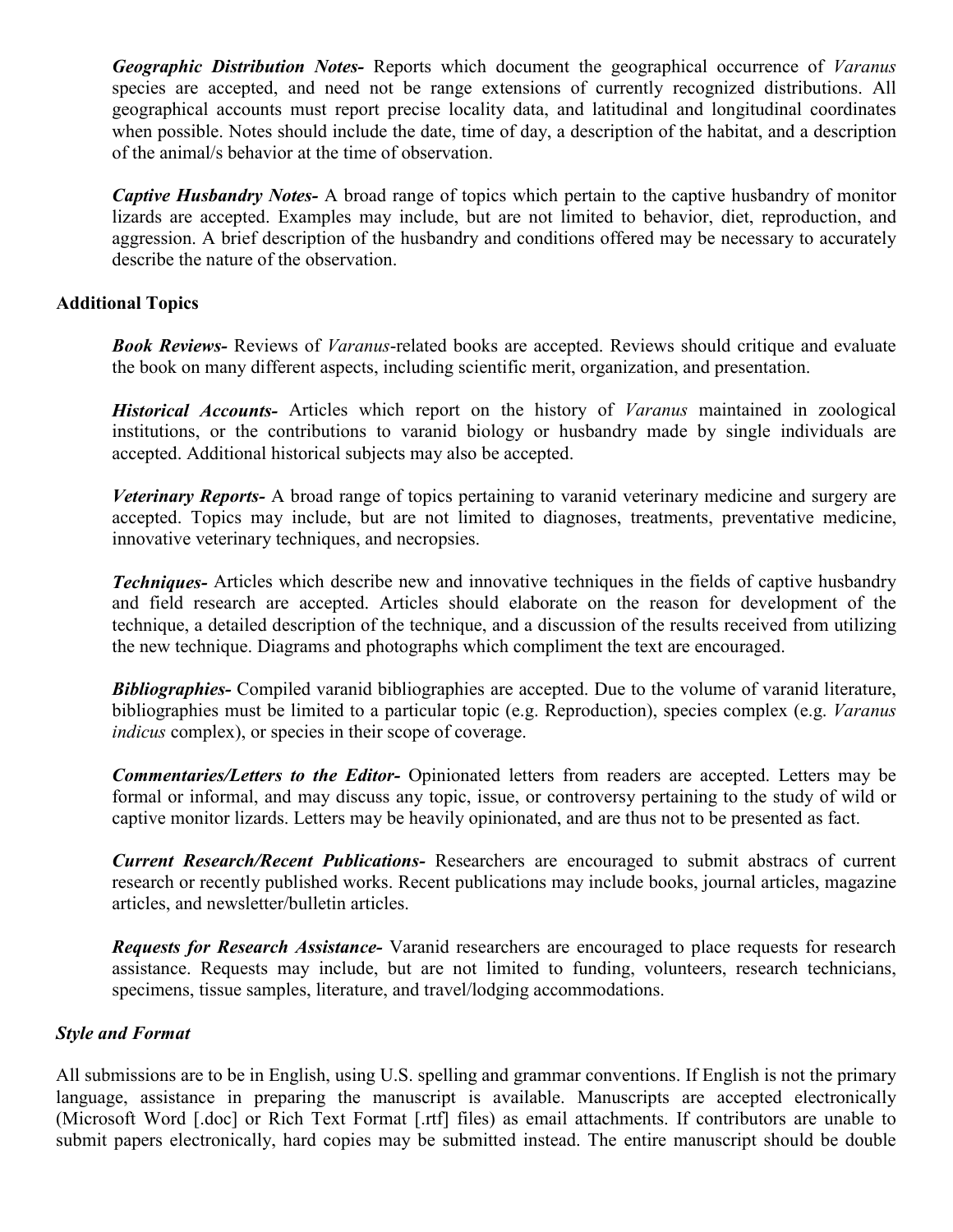spaced, including all tables, figures, and literature cited. Abstracts of manuscripts are not published in Biawak and therefore should not be submitted.

# Figures

- Photographs, images, diagrams, tables and line drawings are encouraged, and accepted as .jpg or .gif files. Physical copies are also accepted if electronic submission is not possible.
- Standard photographic submissions should not be less than 1600 x 1200 pixels (2 megapixels), and submissions for cover photos should exceed 2500 x 3200 pixels (8.5 megapixels).
- Tables are to be submitted as editable Word or Excel files, not as pictures
- Each table should be submitted on a separate page and be double spaced throughout

Units of Measurement \*All measurements should follow the International System of Units (SI)

- Time: 0900 h and 24 h; 15 min; 45 s
- Temperature: 28 °C
- Length/Distance: 2.2 cm; 3 m; 18 km
- Mass: 3.2 g; 5.1 kg

# Format

• Articles and notes should be written in the third person narrative when possible. e.g.,

"Four adult males were captured..."

Instead of:

"I captured four adult males..."

- A period should be followed by a single space
- Do not boldface any portion of the text
- Use italics for Latin names, addresses on title page, and subheadings only. Do not italicize any other words.
- Do not use professional titles for individuals mentioned in the text or acknowledgements.
- Products mentioned within the text should also cite the manufacturer and their location within parentheses. e.g.,

"..... A Pro-Mist misting system (Pro Products: Mahopac, New York, USA) was used to achieve adequate humidity levels and..."

# Citation of Literature

- Ensure that spelling, dates, and sources are correct.
- In the text, references are cited with surnames.
	- o Reference with one author: (Pianka, 1969)
	- o Reference with two authors: (Wicker and Eidenmueller, 1995)
	- o Reference with multiple authors: (Enge et al., 2004)
- Organize references chronologically within a series, separated by a semi-colon. e.g., (Pianka, 1969; Bayless, 2002; Ibrahim, 2002)
- Literature Cited is to be arranged alphabetically.
- Examples of proper literature citation formats: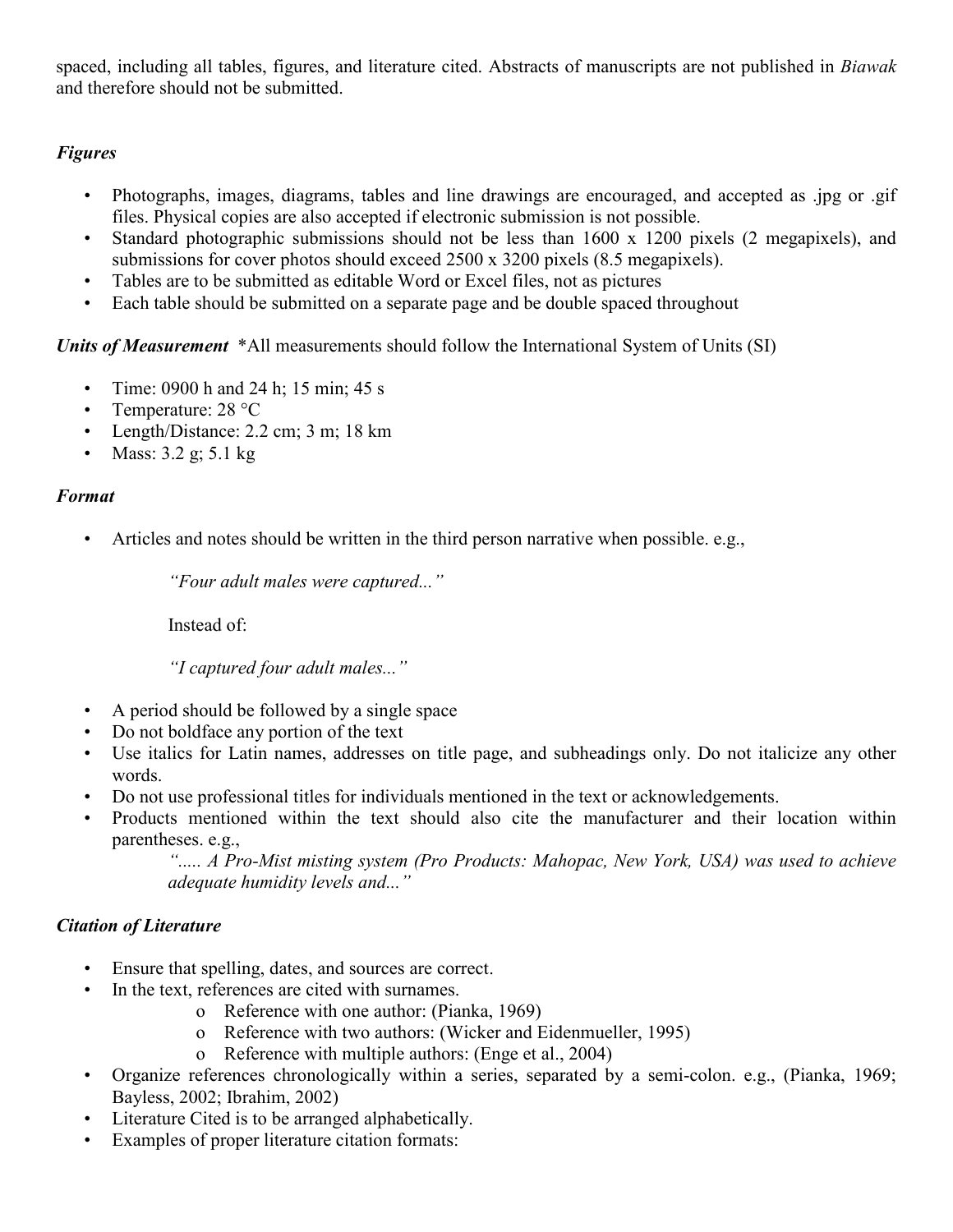# For an article appearing in a journal or serial publication:

Gaulke, M., V.A. Altenbach, A. Demegillo and U. Struck. 2005. On the distribution and biology of *Varanus mabitang*. Silliman Journal. 46: 89-117.

# For a book:

Auffenberg, W. 1988. Gray's Monitor Lizard. University Presses of Florida. Gainesville, Florida.

# For a chapter within a book:

Sweet, S.S. 2004. Varanus glauerti. In E.R. Pianka and D.R. King, Varanoid Lizards of the World, pp. 366-372. Indiana University Press, Bloomington, Indiana.

# For an article found on a website:

Bohme, W. 2003. Checklist Of The Living Monitor Lizards Of The World (Family Varanidae): http///www.cites.org/common/cop/12/ESF12i-06A.pdf. Checklist of CITES Species Compiled by UNEP-WCMC, Convention on International Trade in Endangered Species of Wild Fauna and Flora (Last accessed 31.01.06)

For further information regarding proper citation of references, and acceptable reference material, please consult the editor.

# Full-Length Articles

Full-length articles published in Biawak report on varanid biology or captive husbandry, and should include a title, the author's name, the author's address and/or email address, the text, acknowledgements, literature cited, and appendices (if applicable).

• Title- this should briefly summarize the scope of the article. The title should be centered at the top of the page s. e.g.,

Notes on the Biology of Varanus semiremix

• *Author's Name and Address*- The author's name should be centered below the title and should include all capital letters. The author's address is centered beneath the author's name and should be italicized. The email address is centered beneath the address. e.g.,

> AUTHOR'S NAME Author's address Author's email address

- Text- Full-length manuscripts should include subheadings, and may include: introduction, materials and methods, results, and discussion.
- Acknowledgements- Individuals which assisted in the study or preparation of the manuscript are acknowledged here. e.g.,

"I thank  $\qquad$  for their assistance in the field;  $\qquad$  for providing access to specimens and for review of this manuscript..."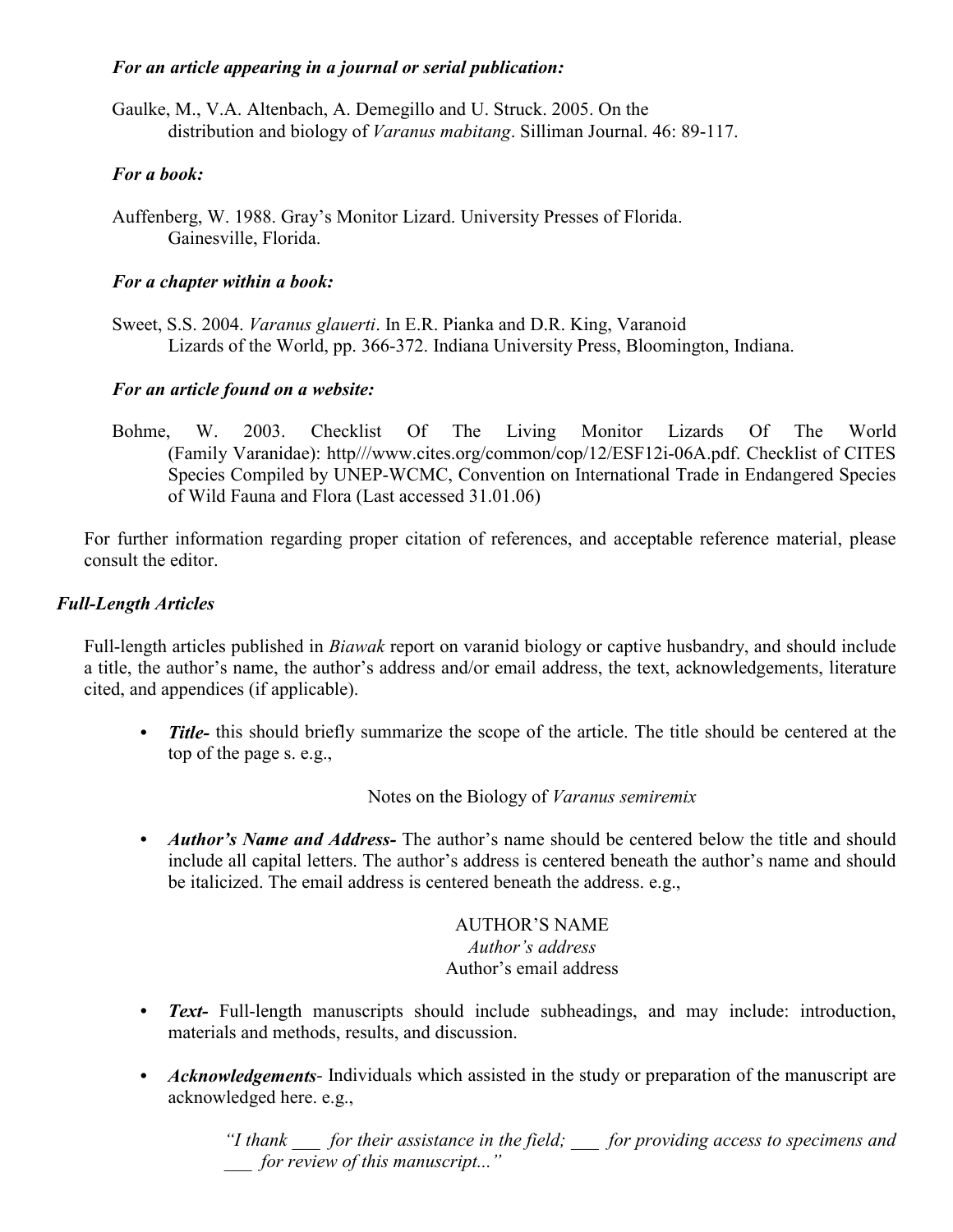- *Literature Cited*-All references mentioned in the text must be listed in the Literature Cited.
- *Appendices* All charts, tables, and graphs are placed in the appendices after the Literature Cited.

# Shorter Communications

For brief accounts, important details to note may include location, date, time of day, habitat type, sex, size and age of the animal(s) observed, and a description of the behavior or occurrence observed. For captive husbandry notes, important details to note may include the origin of the animal(s), duration in captivity, date, time of day, sex, size and age of the animal(s) observed, and a description of the behavior or occurrence observed. Brief natural notes should include a title, text, literature cited, the author's name and the author's address and/or email address.

• Title- The title in this section should include the scientific name (in capitalized italics), common name (in parentheses), and a keyword or phrase which best describes the location or nature of the account (all capital letters). e.g.,

VARANUS VARIUS (Lace Monitor). CAPTIVE NESTING BEHAVIOR

- Text- No subheadings are required for shorter accounts. Content should report on specific observations and findings. When observing behaviors, human interference should be avoided or kept to a minimum.
- Literature Cited- All references mentioned in the text must be listed in the Literature Cited.
- *Author's Name and Address* The author's name (capitalized letters) should be centered below the Literature Cited. The author's address is centered beneath the author's name and should be italicized. The email address is centered beneath the address.

# Book Reviews

Submissions should include the title of the book, the author's name, the author's address, the date of publication, number of pages, publisher, city of publication, the text, the reviewer's name and the reviewer's address. e.g.,

 Varanoid Lizards of the World Eric R. Pianka and Dennis R. King 1995. 588 pp. Indiana University Press. Bloomington, Indiana.

Text of review

Reviewed by: REVIEWER'S NAME Reviewer's address Reviewer's email address

### **Techniques**